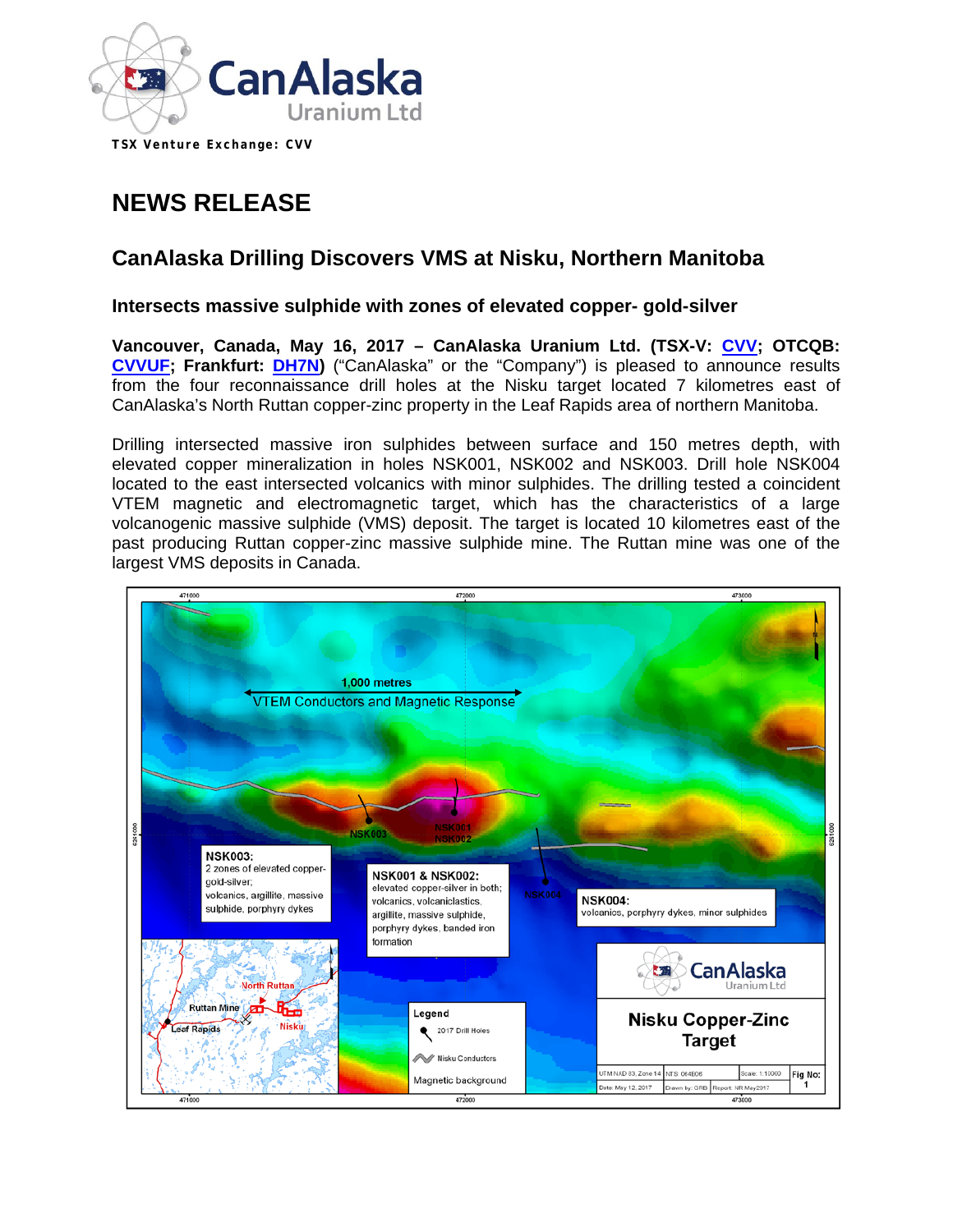Drill holes NSK001, NSK002, and NSK003 showed elevated copper, silver, as well as local gold and arsenic in the volcanics and in sulphidic argillite. Drill hole NSK003 showed an upper and lower section of elevated copper-silver mineralization. At 85 metres depth the lower zone shows copper and silver associated with gold-arsenic mineralization in the lower section. This lower 11 metre section averaged 0.05% Cu with values up to 0.58 g/t gold and 3.3 g/t Ag and over 1% arsenic. Locally intense chlorite and biotite mineralization overprints the rock, and there are additional zones of quartz carbonate alteration and altered feldspar porphyry dykes.

Drill holes NSK001 and NSK002 intersected multiple zones of massive and semi massive pyrrhotite mineralization with local elevated silver and gold-arsenic mineralization. Drill hole NSK002 undercut drill hole NSK001, and showed there is significant disruption of the stratigraphy with lack of continuity of the banded iron formation and feldspar porphyry dykes, but elevated copper was intersected in both drill holes.

The Nisku target represents a zone of VMS mineralization along a 1 km geophysical target within a volcanic-sedimentary sequence extending the whole length of the Nisku property. The recent drilling has set the framework for more detailed interpretation of the zone and the localization of the expected feeder pipes proximal to the massive sulphides and stratigraphic rock package intersected in these first four drill holes. Additional information on the Ruttan and Nisku targets and the recent drilling is posted on the CanAlaska website at <http://www.canalaska.com/s/BaseMetals.asp?ReportID=776300>

CanAlaska President Peter Dasler commented, "The Nisku drilling has confirmed another VMS target on our Ruttan area claims. It is encouraging to see the same association of copper-goldsilver mineralization as we see in our nearby North Ruttan project. The North Ruttan VMS zone has always been associated with high gold values, and it is encouraging to see that this system appears to be repeated 7 km to the east. Both targets have only been tested to a depth of 150 metres and are now awaiting further infill and deeper drilling."

### **About CanAlaska Uranium**

CanAlaska Uranium Ltd. (TSX-V: [CVV;](http://www.canalaska.com/s/StockInfo.asp) OTCQB: [CVVUF;](http://www.canalaska.com/s/StockInfo.asp) Frankfurt: [DH7N\)](http://www.canalaska.com/s/StockInfo.asp) holds interests in approximately 500,000 hectares (1.2 million acres), one of the largest land positions in Canada's Athabasca Basin region – the "Saudi Arabia of Uranium." CanAlaska's strategic holdings have attracted major international mining companies Cameco, Denison, KORES, and KEPCO. CanAlaska is a project generator positioned for discovery success in the world's richest uranium district. For further information visit [www.canalaska.com.](http://www.canalaska.com/)

The qualified technical person for this news release is Dr Karl Schimann, P. Geo, VP Exploration, for CanAlaska.

On behalf of the Board of Directors *"Peter Dasler"* Peter Dasler, M.Sc., P.Geo. President & CEO CanAlaska Uranium Ltd.

Contacts: Peter Dasler, President Tel: +1.604.688.3211 x 138 Email: [info@canalaska.com](mailto:info@canalaska.com)